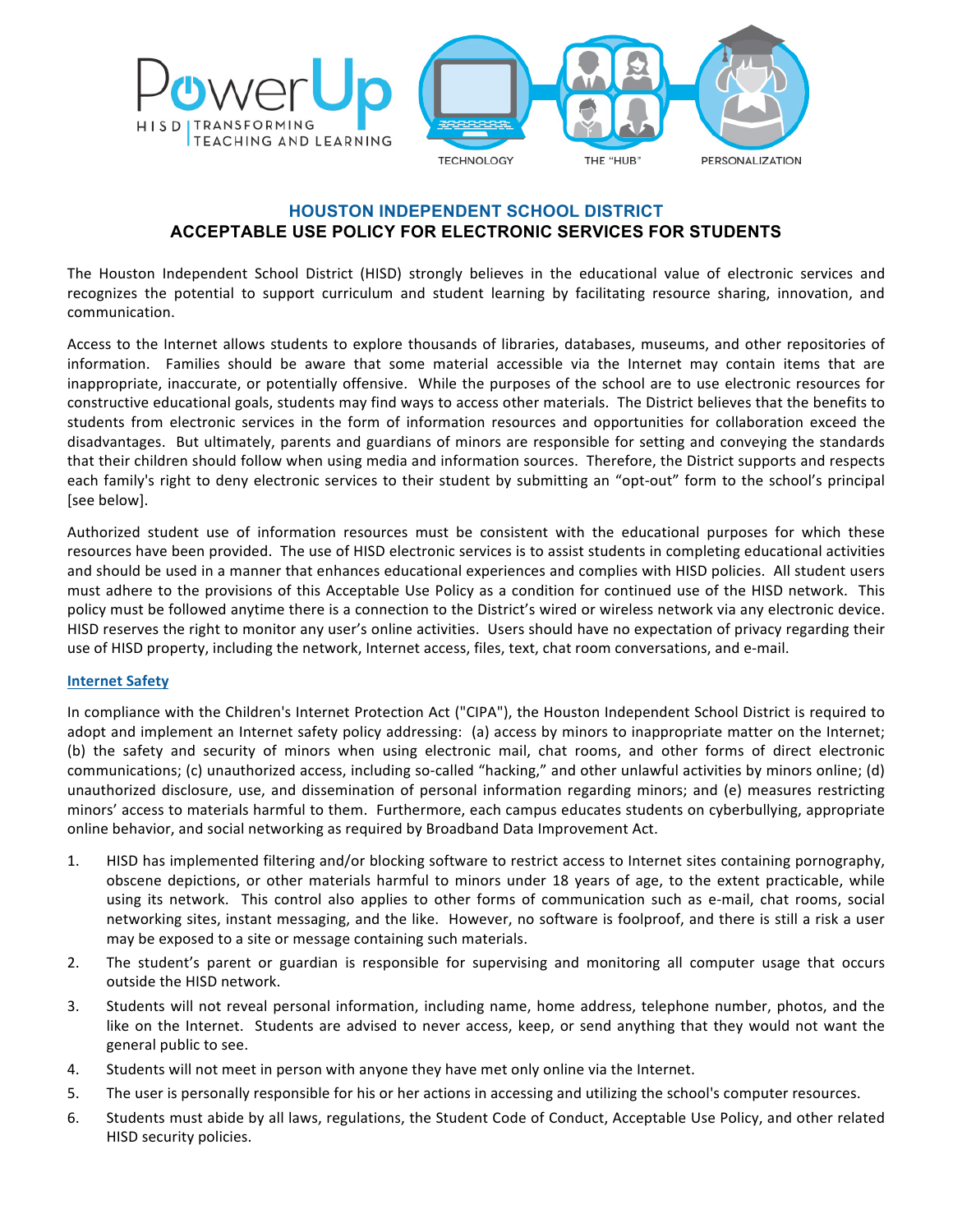## **Privacy**

The Family Educational Rights and Privacy Act ("FERPA") is a federal law that protects the privacy of student education records. Under FERPA, parents or eligible students have the right to inspect and review the student's education records maintained by the school. Students and qualified parents can view certain educational records of the student online through HISD's Parent Student Connect portal. These records are safeguarded through all available means and access will be restricted to parents/guardians and the student through the use of user names and passwords.

### **Acceptable Actions**

HISD students may use the network and electronic services provided by HISD to pursue educational activities. Students will learn how Internet resources can provide valuable educational information. Students will be expected to follow accepted rules of network etiquette. These rules include, but are not limited to the following:

- Be courteous and respectful. Do not send or display offensive messages or pictures.
- Use appropriate language in any type of communication. No profane, abusive, or impolite language will be used to communicate nor should materials be accessed that are not in line with the rules of school behavior.
- Keep personal information such as logins, passwords, addresses, and phone numbers confidential.
- Use electronic services for educational purposes only.
- If you encounter materials that violate the rules of appropriate use, disconnect immediately and notify an adult.

### **Unacceptable Actions**

Improper use of electronic services provided by HISD is prohibited. Be prepared to be held accountable for your actions and for the loss of privileges if this Acceptable Use Policy is violated. In addition to the paragraph below labeled "Penalties for Improper Use," the HISD Student Code of Conduct addresses the consequences for violations. Actions that constitute unacceptable use include, but are not limited to the following:

- Do not use a computer to harm other people or their work.
- Do not damage the computer or the network in any way.
- Do not interfere with the operation of the network by installing software, shareware, or freeware, including the alteration of any controls designed to provide Internet safety or alteration of HISD's default computer image.
- Do not violate copyright laws or participate in any criminal activities punishable by law.
- Do not view, send, or display offensive messages or pictures.
- Do not share your password with another person or offer access to any person via your account.
- Do not reveal your personal address or phone numbers or those of other students or colleagues, including the completion of profile data.
- Do not waste limited resources such as disk space or printing capacity.
- Do not distribute advertisements, solicitations, commercial ventures, or political lobbying.
- Do not trespass in another's folders, work, or files.
- Do not pursue internal or external "hacking", use anonymous e-mail sites, spread viruses, initiate spam, or attempt to access inappropriate material.

All HISD students are granted access to all electronic services available. If you DO NOT want your student to have access to electronic services, please complete and submit the opt-out form and access will be denied.

#### **Penalties for Improper Use**

The use of the network is a privilege, not a right, and may be revoked if abused. Misuse, damage, or vandalism of HISD technology resources may also lead to disciplinary and/or legal action, including suspension, expulsion, or criminal prosecution by governmental authorities.

### **Disclaimer**

HISD makes no guarantee about the quality of services provided and is not responsible for any claims, losses, damages, costs, or other obligations arising from the use of its network. Any charge accrued to the user of HISD's network are borne